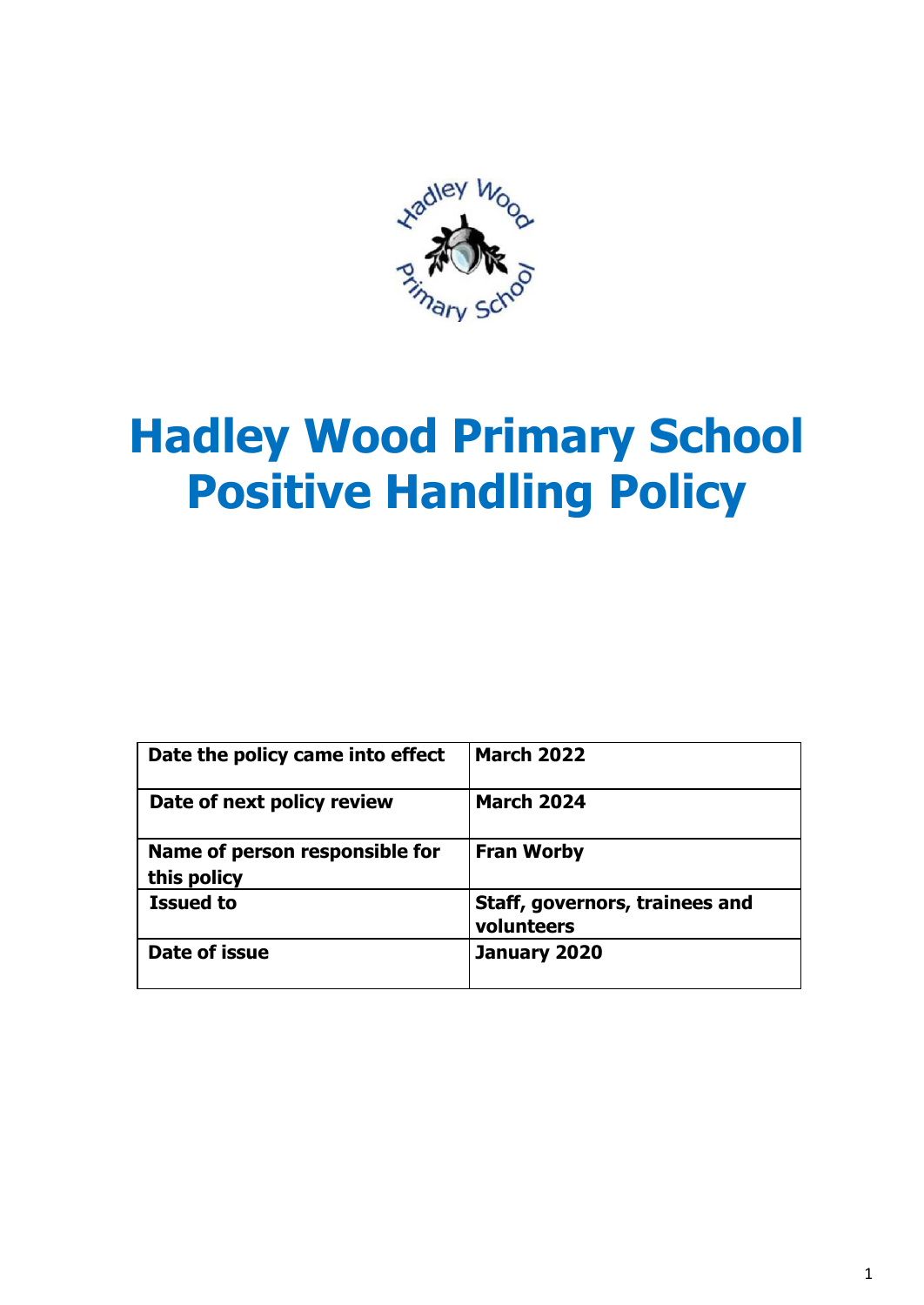## **POSITIVE HANDLING POLICY**

## **Rationale**

We believe that all behaviour is a form of communication and that positive behaviour management supports pupils to make good choices regarding their actions.

The term 'positive handling' includes a wide range of supportive strategies for managing challenging behaviour. A clear and consistent positive handling policy supports all students, including those with social, emotional and behavioural difficulties, within an ethos of mutual respect, care and safety.

Staff have a duty to intervene in order to prevent students from hurting themselves or others, damaging property, or in order to maintain good order and discipline. Furthermore, the school takes seriously its duty of care to students, employees and visitors to the school.

- The first and paramount consideration is the welfare of the children in our care.
- The second is the welfare and protection of the adults who look after them.

Staff will be trained to look after students in their care and aim to focus on de-escalation techniques wherever possible. The school uses two training providers:

- Team Teach which is a one-day course accredited through ICM (Institute of Conflict Management). Further details of the Team Teach approach can be found on the Team Teach website. The website address is [https://www.teamteach.co.uk/;](https://www.teamteach.co.uk/)
- COSIE Training Creating Optimally Safer and Inclusive Environments is a two day bespoke course covering: restraint reduction-based principles and trauma-informed, preventative approaches legal and ethical underpinnings of physical intervention and considered physical intervention techniques applicable as a last resort within legal guidelines.

All Teaching Assistants and the Inclusion Manager are Team Teach trained with some members of support staff receiving additional COSIE training. Where a member of staff ever needs to intervene physically they will follow the School's behaviour policy.

## **Equality Act**

We are an inclusive school and seek to promote social inclusion, irrespective of faith, nationality, sexual orientation, gender identity or gender expression in line with British Values.

Paragraph F2 of the Human rights framework for restraint states 'To know whether discrimination is occurring, public bodies should collect and analyse data on their use of restraint, to identify if restraint is being used disproportionately against people with particular protected characteristics under the Equality Act 2010, or who share other identifiable group characteristics, for example, women, ethnic minorities, or people with particular impairments such as learning disabilities.' The Headteacher will regularly review the use of intervention to avoid unintended discrimination.

[https://assets.publishing.service.gov.uk/government/uploads/system/uploads/attachment\\_data/fi](https://assets.publishing.service.gov.uk/government/uploads/system/uploads/attachment_data/file/315587/Equality_Act_Advice_Final.pdf) [le/315587/Equality\\_Act\\_Advice\\_Final.pdf](https://assets.publishing.service.gov.uk/government/uploads/system/uploads/attachment_data/file/315587/Equality_Act_Advice_Final.pdf)

**Aims**

We believe that the establishment of a sound learning environment, both within and outside the classroom, is key to effective learning and teaching.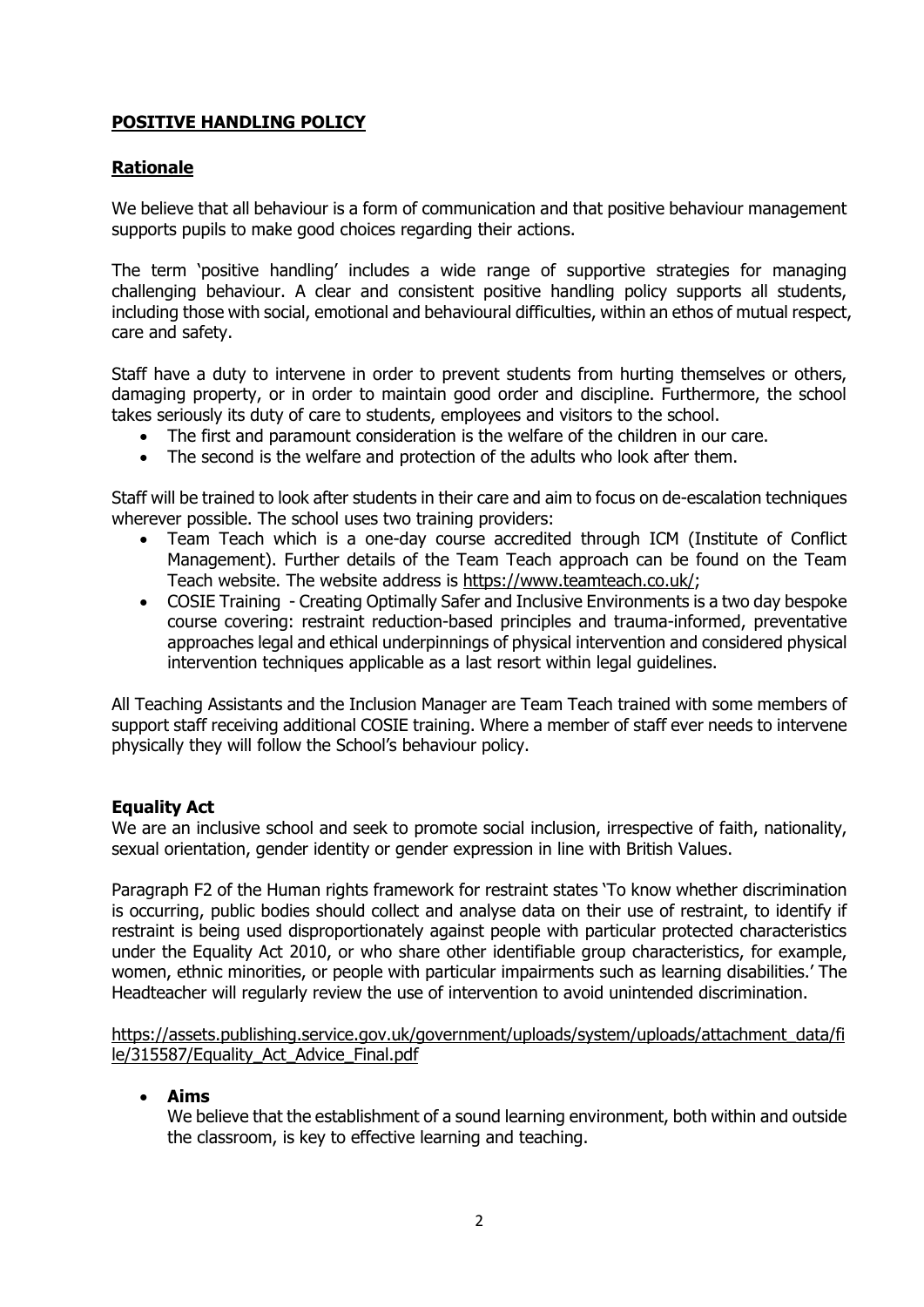- Effective learning and teaching is dependent on positive relationships established at school and classroom level through inter-actions between staff and pupils and between pupils themselves.
- Our aim is to maintain the safety of pupils and staff at all times.

#### **Use of reasonable force**

The DfE non-statutory guidance document 'Use of reasonable force' (dated July 2013- reviewed 2015) provides advice for headteachers, staff and governing bodies:

[https://assets.publishing.service.gov.uk/government/uploads/system/uploads/attachment\\_data/fi](https://assets.publishing.service.gov.uk/government/uploads/system/uploads/attachment_data/file/444051/Use_of_reasonable_force_advice_Reviewed_July_2015.pdf) le/444051/Use of reasonable force advice Reviewed July 2015.pdf

Section 93 of the Education and Inspections Act 2006 (the Act) enables school staff to use such force as is reasonable. There is no legal definition of when it is reasonable to use force.

DfE guidance on the use of reasonable force in schools (2013) also states that in addition to the general power to use reasonable force, headteachers and authorised staff can use such force as is reasonable given the circumstances to conduct a search for "prohibited items". Force cannot be used to search for items banned under the school rules.

DfE guidance and the Act make it clear that school staff have a legal power to use reasonable force. However, wherever possible, only staff trained in the pre-emotive and responsive positive handling strategy techniques of Team Teach/COSIE will use physical intervention techniques with children, and only when necessary.

#### **Although any member of staff may be required to physically intervene with a student who is endangering themselves or others, damaging property or to maintain good order and discipline, we would expect accredited staff to take over as soon as possible. (See Appendix 1 for current list.)**

In March 2019 the Equality and Human Rights Commission published the guidance document, 'Human rights framework for restraint'. This guidance sets out key principles of articles 3, 8 and 14 of the European Convention on Human Rights (ECHR), incorporated into domestic law by the Human Rights Act 1998, which govern the use of restraint across all settings: [https://www.equalityhumanrights.com/en/publication-download/human-rightsframework](https://www.equalityhumanrights.com/en/publication-download/human-rightsframework-restraint)[restraint](https://www.equalityhumanrights.com/en/publication-download/human-rightsframework-restraint)

#### **Before using physical interventions**

We take effective action to de-escalate and reduce risk by:

- Staff recognise the need to create a calm environment that minimises the risk of incidents that might require the use of force arising.
- Showing care and concern by acknowledging unacceptable behaviour and requesting alternatives using negotiating and reasoning.
- Keep calm, if your anxiety is raised the pupil's dysregulation could escalate
- Giving clear directions for students to stop.
- Reminding the student about rules and likely outcomes.
- Removing an audience or taking vulnerable students to a safe place.
- Making the environment safer by moving furniture and removing objects which could be used as weapons.
- Using positive guidance to escort students to somewhere less pressured.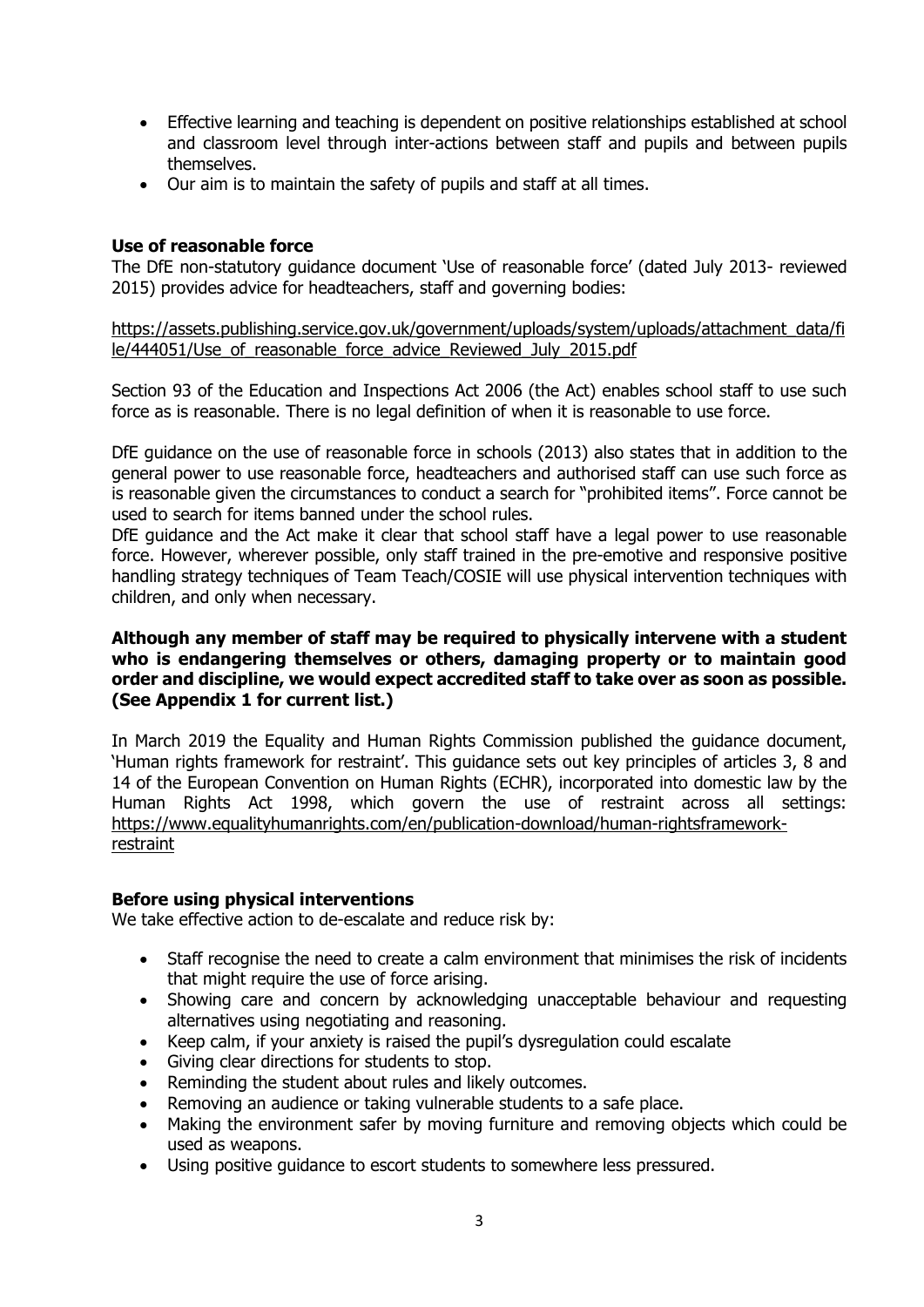- Ensuring that colleagues know what is happening and call for help.
- As a Values school we have a comprehensive approach to PSHE, which encourages pupils to manage conflict and strong feelings.

#### **Whilst or before intervention, staff should speak calmly as a way of reassurance e.g. "I am doing this to keep you safe.".**

#### **Use of Intervention**

The term 'physical intervention' is used when force is used to overcome active resistance.

Physical intervention should only be used when there is no realistic alternative and for the shortest amount of time possible. A dynamic risk assessment or use the written risk assessment. Staff to think creatively about alternatives to physical intervention which may be effective. The paramount consideration is that the action is taken in the interest of the child and that it reduces rather than increases risk. Any response to challenging behaviour should be **reasonable, proportionate and necessary.** 

Physical intervention must only be in accordance with the following:

- The member of staff should have good grounds for believing the child is in immediate danger of harming themselves or another person, in danger of seriously damaging property or not maintaining good order or discipline.
- Only the minimum force necessary to prevent injury or damage should be applied.
- Every effort should be made to secure a minimum of two Team Teach/COSIE trained members of staff present before applying the intervention. Other staff can act as assistants or witnesses.
- Once safe, the intervention should be relaxed to allow the child to regain self-control.
- Intervention should be an act of care and control, NOT punishment.
- Physical intervention should not be used purely to force compliance with staff instructions when there is no immediate danger to people and property.
- After the event, the intervention should be discussed with the child, if appropriate, and the parents at the earliest opportunity

The definition of reasonable, proportionate and safe practice can change and evolve and that this will be kept under review.

#### **Dynamic Risk Assessment - Responding to unforeseen emergencies**

Even the best planning system cannot cover every eventuality and the school recognises that there are unforeseen or emergency situations in which staff have to think on their feet.

An unforeseen event may require an emergency response with a dynamic risk assessment. After that event, staff have a duty to plan ahead and prepare a risk assessment detailed in their individual student plan which could be the Pupil Risk Assessment or Pupil Passport.

#### **Positive Handling Risk Assessment (including risk assessment process)**

Risk assessments are required for students who exhibit challenging behaviour. Responsible staff should think ahead to anticipate what might go wrong. Parents will be involved with the writing of the risk assessment where necessary.

When considering a student's behaviour, staff and parents will think about the following:

- Can we anticipate a Health and Safety risk related to this student's behaviour?
- Have we got all the information we need to conduct the risk assessment?
- Have we provided a written plan?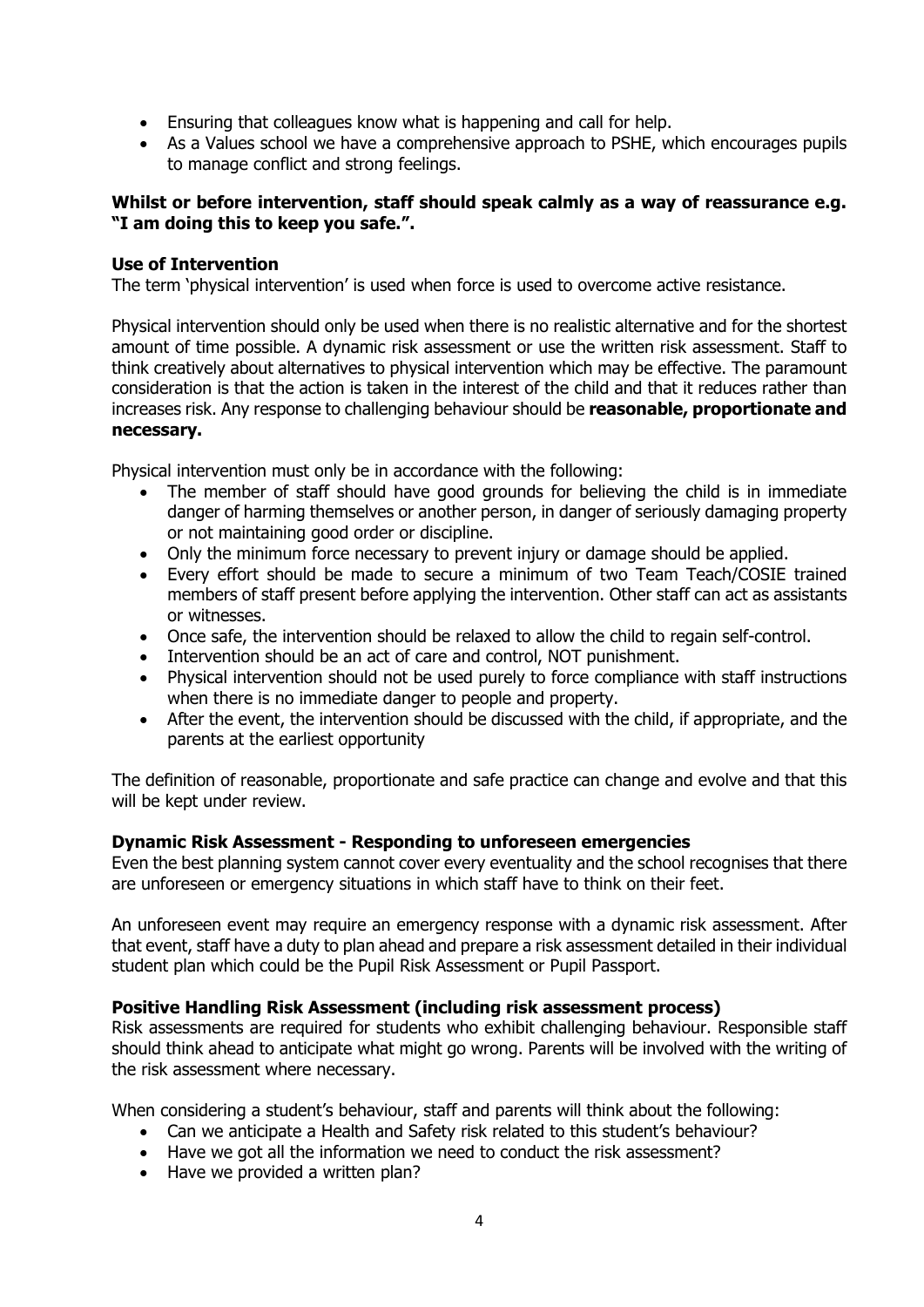What further steps can we take to prevent dangerous behaviour from reoccurring?

Staff may also need to make an individual risk assessment where it is known that force is more likely to be necessary to restrain a particular student, such as a student who is considered to be at greatest risk of needing positive handling interventions due to their special educational need (SEN) or disability. Plans should be compatible with a student's EHCP and properly documented in the school records.

An individual risk assessment is essential for students whose SEND are associated with:

- Communication impairments that make them less responsive to verbal communication
- Physical disabilities and/or sensory impairments
- Conditions that make them fragile, such as haemophillia, brittle bone syndrome or epilepsy
- Dependence on equipment such as wheelchairs, breathing or feeding tubes.

Risk management is regarded as an integral part of behaviour management planning. All students who have been identified as presenting a risk, should have an individual risk assessment or pupil passport. The plan details strategies which have been to be found effective for that individual, along with any particular responses which are to be avoided. Any particular physical techniques which have been found to be effective should be named, along with any alerts to any which have proved to be ineffective or which have caused problems in the past. Individual pupil risk assessments or pupil passports should be considered along with the child's EHCP or any other planning document relevant to the student such as an Individual Health Care Plan or Pupil Passport. The Student Education plan or Pupil passport should take account of the age, sex, level of physical, emotional and intellectual development, special needs and social context.

#### **Post Incident Debrief**

After any incident a full debrief should take place so that learning can inform practice.

Following an incident, it is the policy of the school to offer support to all involved. This is an opportunity for learning, and time needs to be given for following up incidents so that students and staff have an opportunity to express their feelings, suggest alternative courses of action for the future and appreciate another person's perspective.

It is difficult to devise a framework of support that meets the needs of all. As individuals we all vary in how much support we need after an unpleasant incident. Generally, a member of senior staff would expect to talk to staff and children involved in any incidents involving any intervention. If the staff or students need time to rest or compose themselves, then the Headteacher, Deputy Headteacher or Inclusion Manager will make arrangements for this to happen.

Following an incident, consideration may be given to conducting a further risk assessment, reviewing the current risk assessment. Any further action in relation to a member of staff or student will follow the appropriate procedures.

#### **Record Keeping**

Good practice requires that:

- All incidents where friendly guides and escorts are used are to be recorded on ScholarPack (the School's MIS system) and monitored closely by SLT and Safeguarding Team.
- Within these recording strategies, all details must be recorded within 24 hours of the incident and completed by the teacher involved. Parents will receive a full account of incident from the staff members involved. All staff involved in an incident should contribute to the record which should be completed before the colleague leaves site that day or, in the event that is not physically possible, at the latest within 24 hours of the event occurring.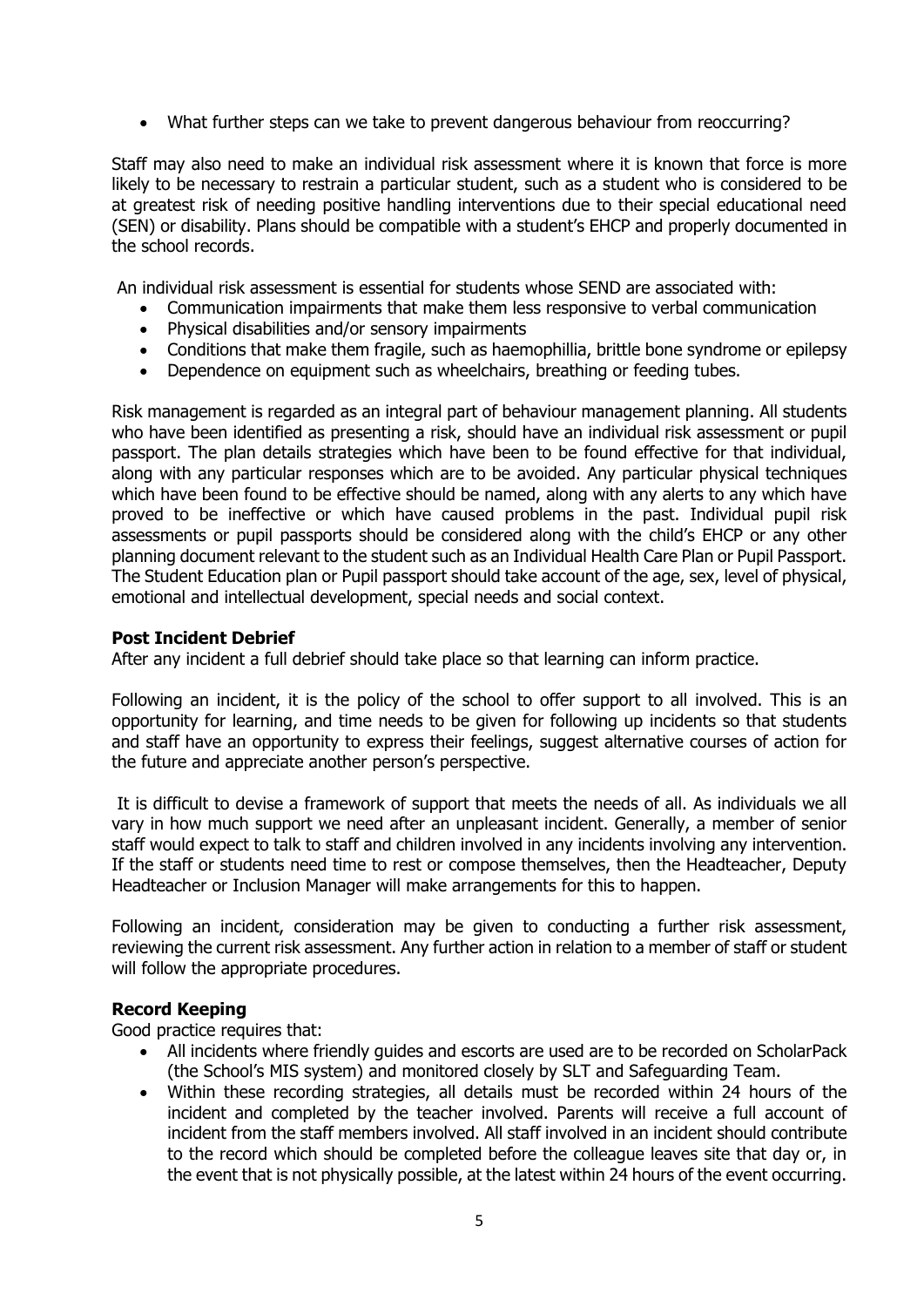- All records will be kept for 25 years from the Date of Birth of the student with their student record.
- Any injury/harm to staff or children involved in an incident must be reported on Safeguard – the School's online safeguarding software.

### **To log an incident:**

- Log on to the pupil's file on ScholarPack.
- Use the Conduct tab and click on 'Add'.
- Using the drop down bar select 'use of restraint required'
- Record details of the incident and click on save.

#### **Complaints and allegations**

Complaints and allegations of misconduct will be addressed according to the school Complaints Policy.

This policy document should be read in conjunction with the policy documents for: **Equalities** SEND Information Report Child Protection Policy and Procedures Health and Safe